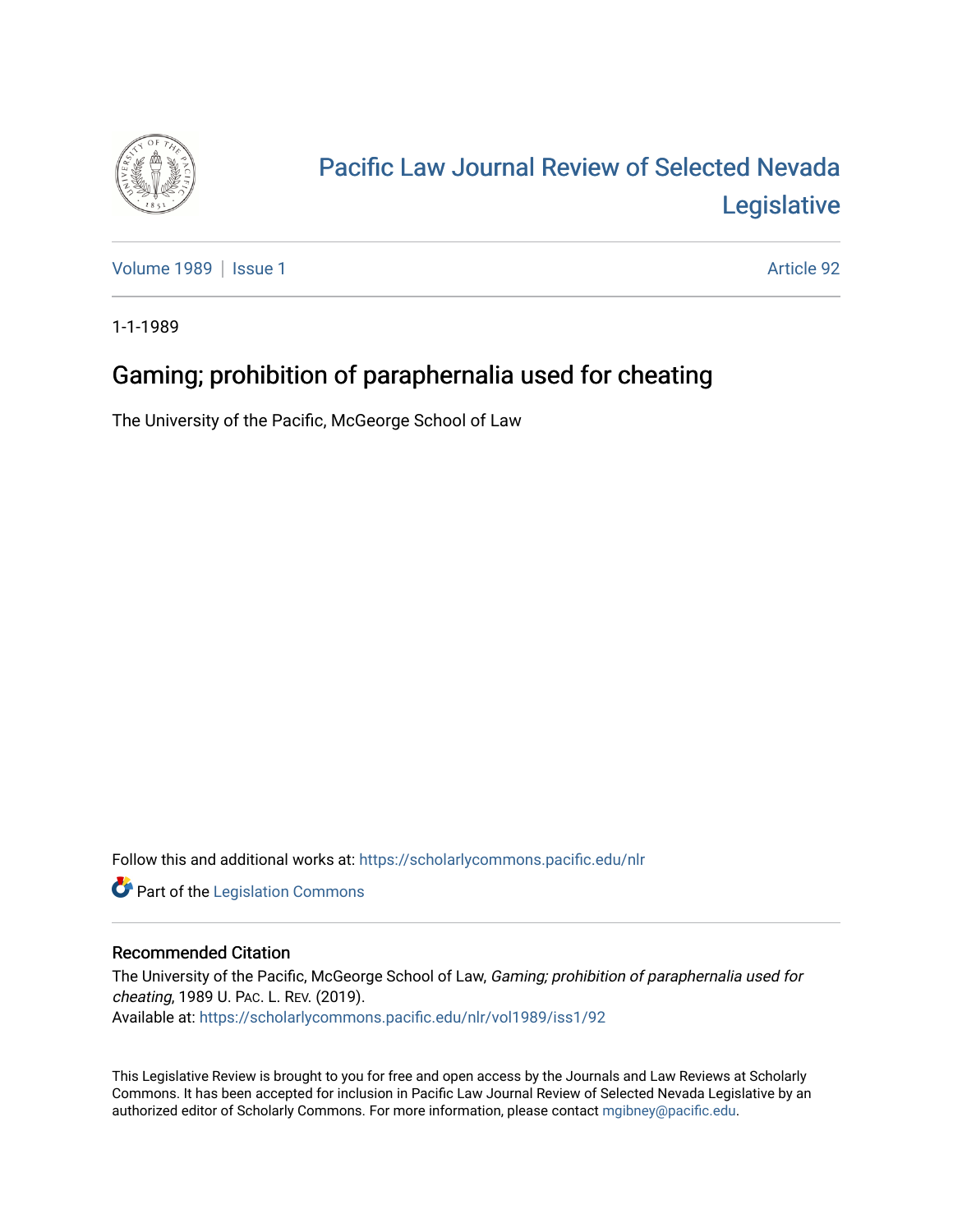### **Gaming**

#### **Gaming; prohibition of paraphernalia used for cheating**

NEV. REV. STAT. §§ 465.080, 465.085, 465.110 (amended). AB 731 (Committee on Judiciary); 1989 STAT. Ch. 458

Exiting law prohibits the use of counterfeit chips in gambling games. 1 Chapter 458 prohibits the possession of paraphernalia used to manufacture counterfeit chips or slugs. 2 Possession of two or more manufacturing paraphernalia creates a rebuttable inference that the possessor intended to use them for cheating. 3 In addition, Chapter 458 prohibits any modification of a gaming device<sup>4</sup> which alters its results.<sup>5</sup>

I. NEv. REv. StAT. § 465.080 1 (1987).

2. 1989 Nev. Stat. ch. 458, sec. 1, at 971 (amending NEv. REv. StAT. § 465.080). Chapter 458 prohibits possession of "paraphernalia for manufacturing slugs," including lead, molds, melting pots, torches and trimming equipment. *!d.* 

3. *!d.* 

4. NEV. REv. StAT. § 463.0155 (1987) (definition of gaming device).

*5.* 1989 Nev. Stat. ch. 458, sec. 2, at 972 (amending NEV. REv. StAT. § 465.085) (prohibition against alterations that change normal criteria of random chance).

*Review of Selected Nevada Legislation* 127